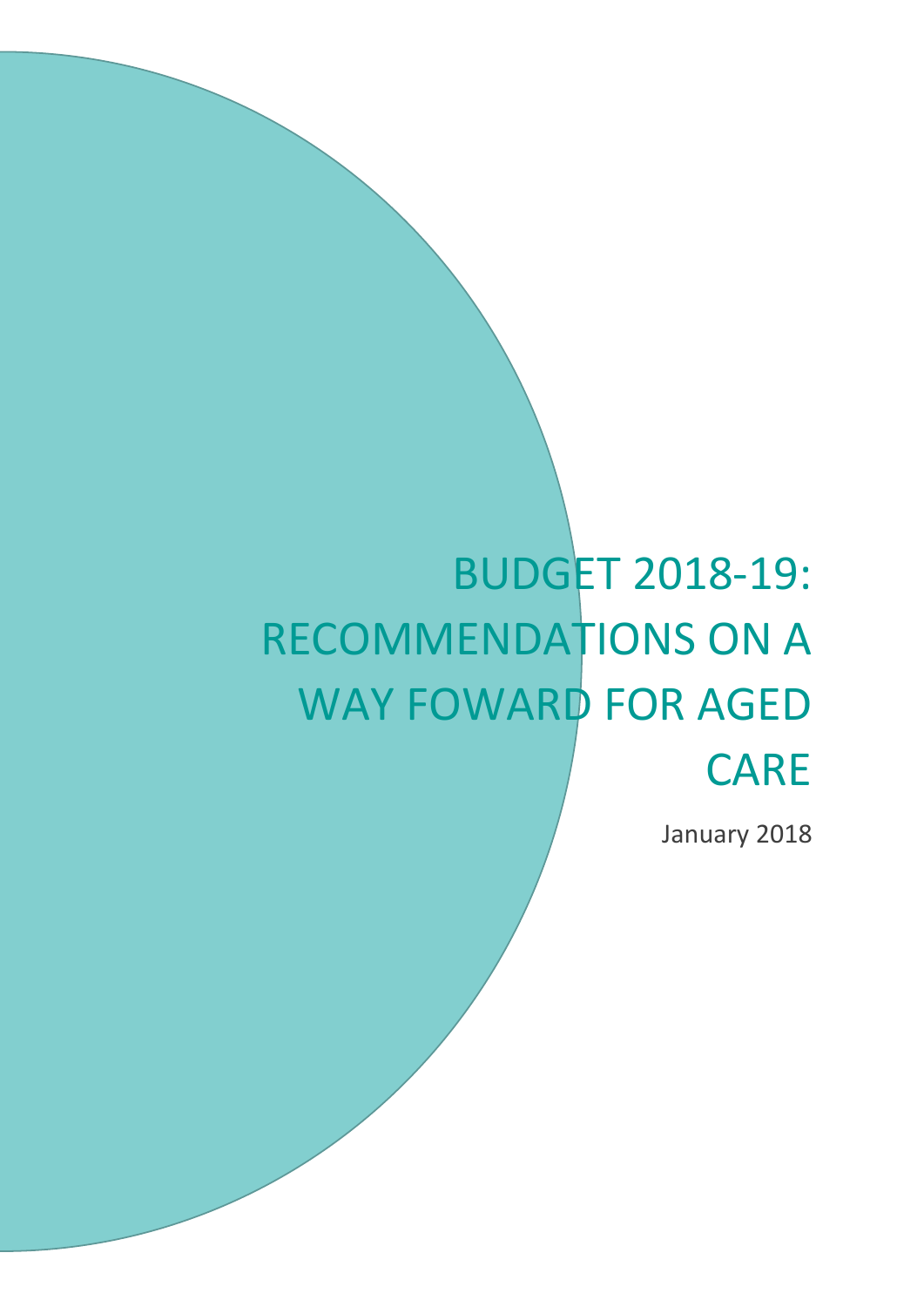# Leading Aged Services Australia

#### **Leading Aged Services Australia**

Leading Age Services Australia (LASA) is the national peak body representing and supporting providers of age services across residential care, home care and retirement living. Our purpose is to enable a high performing, respected and sustainable age services industry delivering affordable, accessible, quality care and services for older Australians. We represent our Members by advocating their views on issues of importance and we support our Members by providing information, services, training and events that enhance performance and sustainability.

LASA's membership base is made up of organisations providing care, support and services to older Australians. Our Members include private, not-for-profit, faith-based and government operated organisations providing age services across residential aged care, home care and retirement living. 57% are not-for-profit, 33% are for-profit providers and 10% of our Members are government providers. Our diverse membership base provides LASA with the ability to speak with credibility and authority on issues of importance to older Australians and the age services industry.

### **Contents**

| 1. | <b>Introduction</b>                               |                                  | Page 3  |
|----|---------------------------------------------------|----------------------------------|---------|
|    | 2. The need for change                            |                                  | Page 3  |
| 3. | A reasonable government response - 2018-19 Budget |                                  |         |
|    | i.                                                | Access to services               | Page 6  |
|    | ii.                                               | Funding of services              | Page 7  |
|    | iii.                                              | <b>Quality of services</b>       | Page 8  |
|    | iv.                                               | Delivery of services (workforce) | Page 8  |
|    |                                                   |                                  |         |
|    | 4. 2018-19 and beyond                             |                                  | Page 9  |
| 5. | <b>Contact details</b>                            |                                  | Page 10 |
|    |                                                   |                                  |         |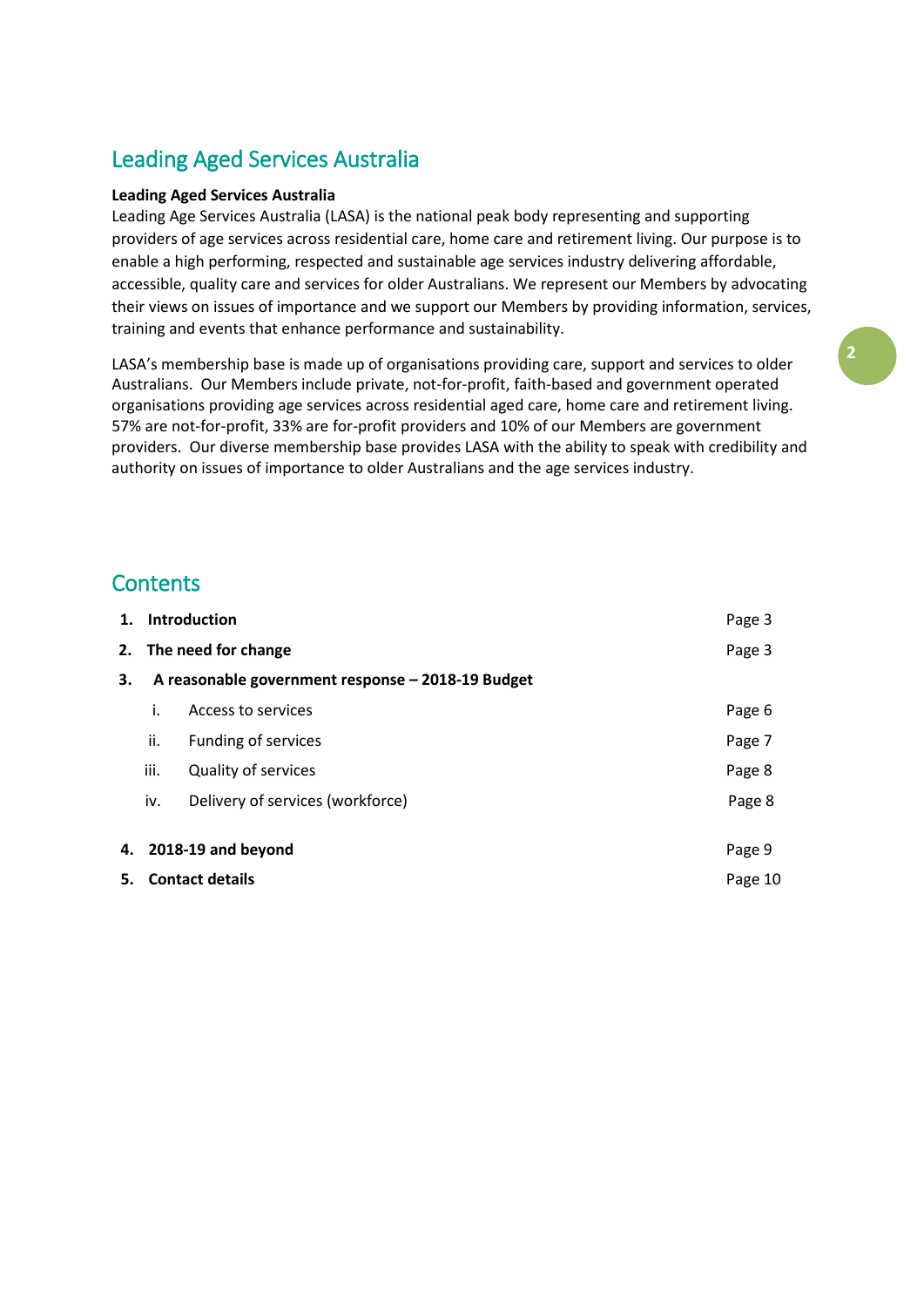## 1. Introduction

LASA seeks support from the Australian Parliament to ensure that older Australians have available to them accessible, affordable, quality care and services, provided by a high performing, respected and sustainable age services industry - now and into the future.

In undertaking this work, LASA has liaised with the other aged care provider peak bodies (Aged and Community Services Australia and the Aged Care Guild), and has reviewed pre-Budget submissions made by aged care consumer peak bodies.

This document provides a brief to Members of the Australian Parliament on:

- urgent issues and significant risks regarding Australia's aged care system, and
- recommended responses to be considered in the context of the 2018-19 Federal Budget.

**3**

## 2. The need for change

#### **The Policy Context**

- In 2011 the Productivity Commission's "Caring for Older Australians' report (2011) found that in Australia '*The aged care system suffers key weaknesses. It is difficult to navigate. Services are limited, as is consumer choice. Quality is variable. Coverage of needs, pricing, subsidies and user co-contributions are inconsistent or inequitable. Workforce shortages are exacerbated by low wages and some workers have insufficient skills*'.
- The policy response to the shortcomings identified by the Productivity Commission was the Living Longer Living Better (LLLB) Reform Package (2012). This reform agenda heralded transformation for Australia's aged care system, outlining a ten year plan to realise '*a responsive, integrated, consumer-centred and sustainable aged care system, designed to meet the challenges of population ageing and ensure ongoing innovation and improvement'*.
- Underpinning the LLLB reform agenda are four principles ageing in place; consumer choice; market-based competition; and, consumer contributions.
- Since implementation, the LLLB reform package has enjoyed bipartisan support in the Australian Parliament.

#### **Australia's Aged Care System Today**

- Since 2012, successive Australian Governments have worked to progress the LLLB reforms against a backdrop of: increasing demand for age services; changing consumer needs and expectations; the introduction of disruptive technologies and business models; and, increased competition and new market entrants.
- Progressing the reform agenda has seen a number of significant changes for consumers and providers regarding access, choice and funding for age services in Australia. This has included significant policy, funding, legislation, regulation, systems and process changes across residential care, home care and retirement living sectors.
- Over this period, Australian Government funding for aged care has increased by 19% to \$18.5B in 2017-18. Current Forward Estimates sees the Australian Government's spend on aged care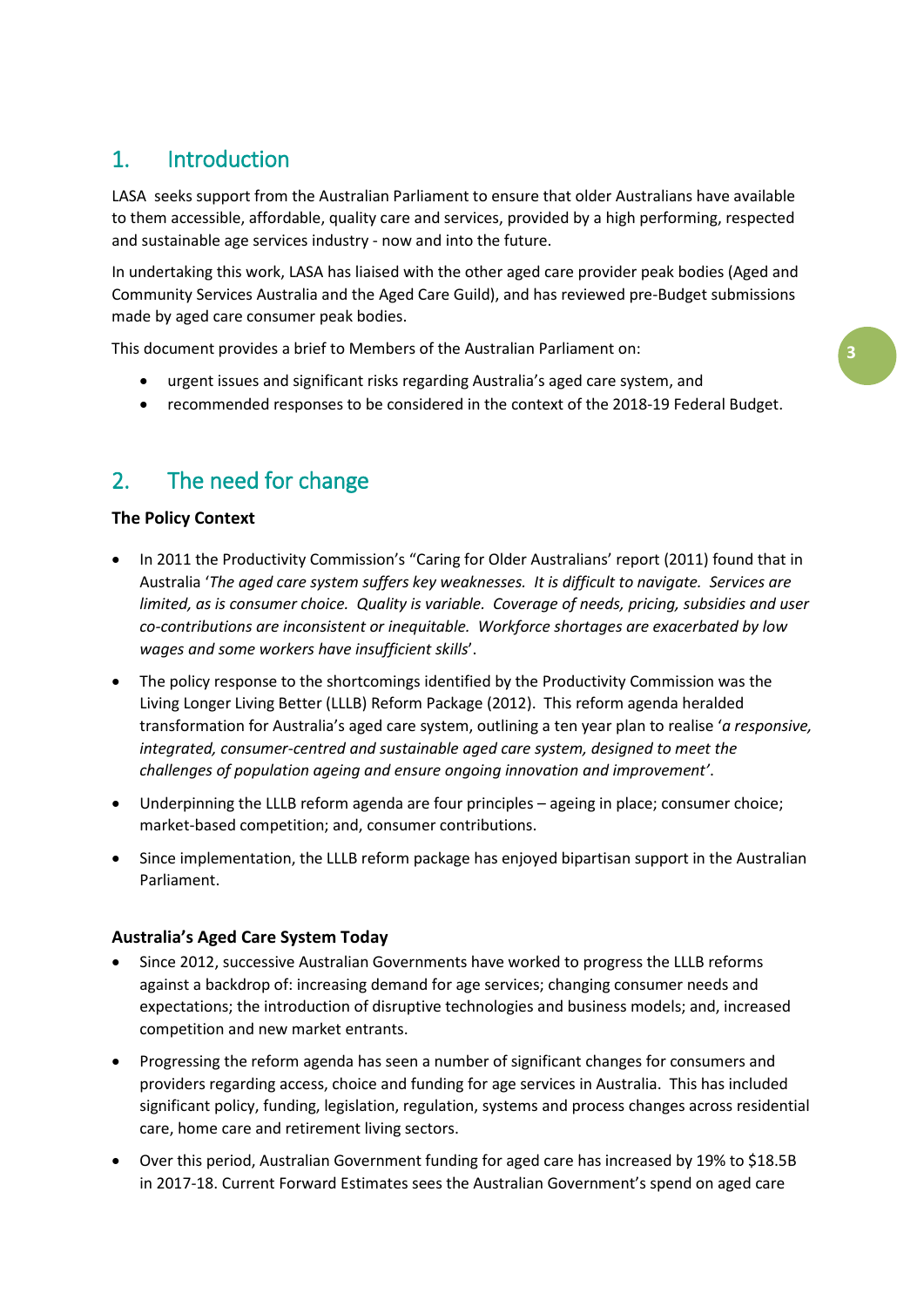reaching parity with its spend on hospitals in 2020-21 (at around \$22.5B pa). Notwithstanding this, around \$3 billion<sup>[1](#page-3-0)</sup> has been withdrawn from aged care system funding by successive Governments over the past 5 years.

- The independent review of the aged care reform agenda conducted by David Tune in 2017 found aged care in Australia to be '*a system in transition*'. Tune reports that the system has achieved some outcomes, but has more work to do. This presents ongoing challenges for consumers, providers and Governments alike. Specifically, David Tune found that:
	- o *Planning for growth is one the main challenges of aged care policy as the current planning mechanisms are not going to deliver sufficient services in the long term*
	- o *Meeting the projected future demand will need additional investment by government beyond what is currently planned*, and
	- o *a key issue is how the increasing demand will be financed and the costs shared - between Governments and consumers*

#### **A System Under Pressure and at Serious Risk**

**.** 

- Five years into the reform journey, it is widely acknowledged that older Australians, providers of age services, and State and Federal governments are all wrestling with transformational change in Australia's aged care system. Notable examples include:
	- o **Home Care**: In a policy environment predicated on older Australians ageing in place, close to family and friends and being part of local communities, there is an unacceptable and growing waiting list of over 100,000 older Australians assessed as requiring care in their homes, but unable to get the level of care required. This situation also results in higher costs to governments in the form of premature entries into residential aged care, and/or avoidable presentations to hospital emergency departments, and/or unwarranted hospital admissions.
	- o **Residential Care**: At a time when residential aged care services need to grow significantly to meet future demand, the combination of reduced Government funding and increased operational costs, places increasing pressure on business viability. The Government's Aged Care Financing Authority (ACFA) reported in 2015-16 and 2016-17 that around one third of residential aged care providers reported financial losses in these financial years. The 2016-17 Report further states that it anticipates that Government changes to funding for residential aged care will '*likely contribute to a* (further) *decline in financial performance over time'*. This situation puts at serious risk the viability of current services, particularly single site operators who make up around 60% of providers, with many of these operating in regional locations. This situation also deters the future capital investment that is required to meet the forecasted demand of

<span id="page-3-0"></span><sup>1</sup> [https://www.australianageingagenda.com.au/2016/07/01/devastating-impact-budget-cuts-will-reduce](https://www.australianageingagenda.com.au/2016/07/01/devastating-impact-budget-cuts-will-reduce-aged-care-funding-by-2-5-billion/)[aged-care-funding-by-2-5-billion/](https://www.australianageingagenda.com.au/2016/07/01/devastating-impact-budget-cuts-will-reduce-aged-care-funding-by-2-5-billion/) Plus further indexation cuts were made in December 2016.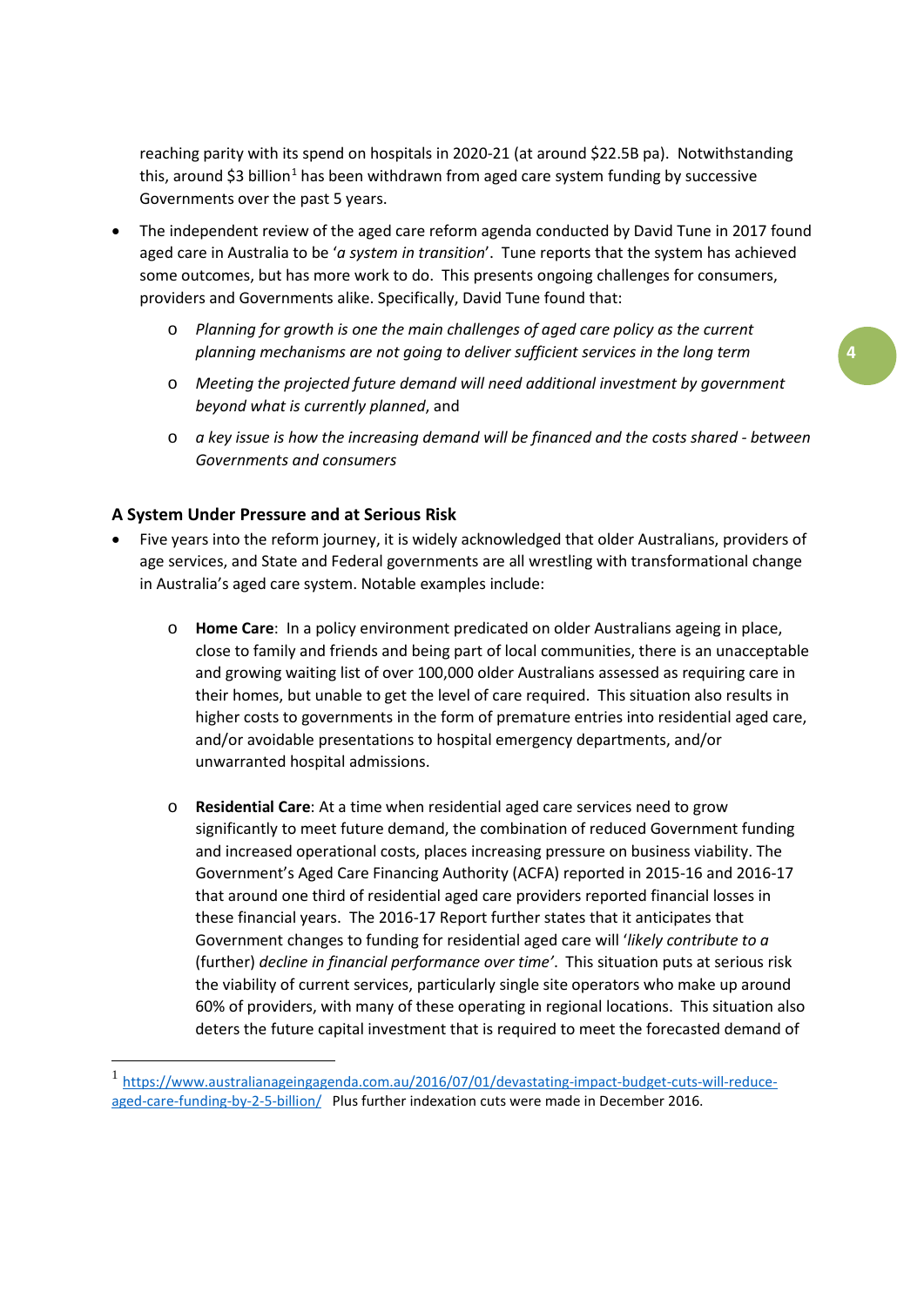83,500 new residential care places over the next 10 years, with an estimated investment of around \$35B (as reported by ACFA in 2017). Note – 33,367 new residential care places came online in the preceding ten years.

- o **Quality**: Community confidence in the quality of care and service in Australia's aged care system is being questioned in the wake of catastrophic failures in the South Australian Government operated, Oakden Older Persons Mental Health Facility. This situation, coupled with mainstream media reporting of other isolated incidents regarding quality in residential aged care services and the business practices of some retirement village operators, continues to diminish community confidence in Australia's aged care system. A recent independent review has recommended a number of changes to the Australian Government's quality system, with further reviews presently underway. Older Australians and their families need to feel assured they are receiving quality care and services that meet stringent national standards of quality and safety. The shared interests across older Australians and their families, age services providers, and government policy makers and regulators, in ensuring Australia's age services system is safe, fair and sustainable provides a platform for collaboration that will be needed to translate Review findings and recommendations into appropriate actions and outcomes that will address any identified shortcomings and contribute to continuous improvement and community confidence.
- o **Support Systems**: Australia's aged care system is still difficult to access and navigate for consumers, and presents ongoing issues and increasing transaction costs for service providers. There are ongoing issues with consistency, quality and timeliness of services provided by the My Aged Care program, and Aged Care Assessment Teams and Regional Assessment Services continue to exacerbate challenges for older Australians in accessing information and services. Similarly, ongoing issues with the My Aged Care portal and Government payment system for service providers continues to result in increased administrative costs for business. The compounding effect of these issues results in unsatisfactory experiences, poor outcomes and increased costs in both time and money for consumers and providers alike.
- The outcome of the combination of the above factors sees confidence in, and the sustainability of, Australia's aged care system at serious risk. These issues are pressing and need urgent attention. Failure to do so will result in significant negative impacts for older Australians, their families, providers of age services and the Australian Government.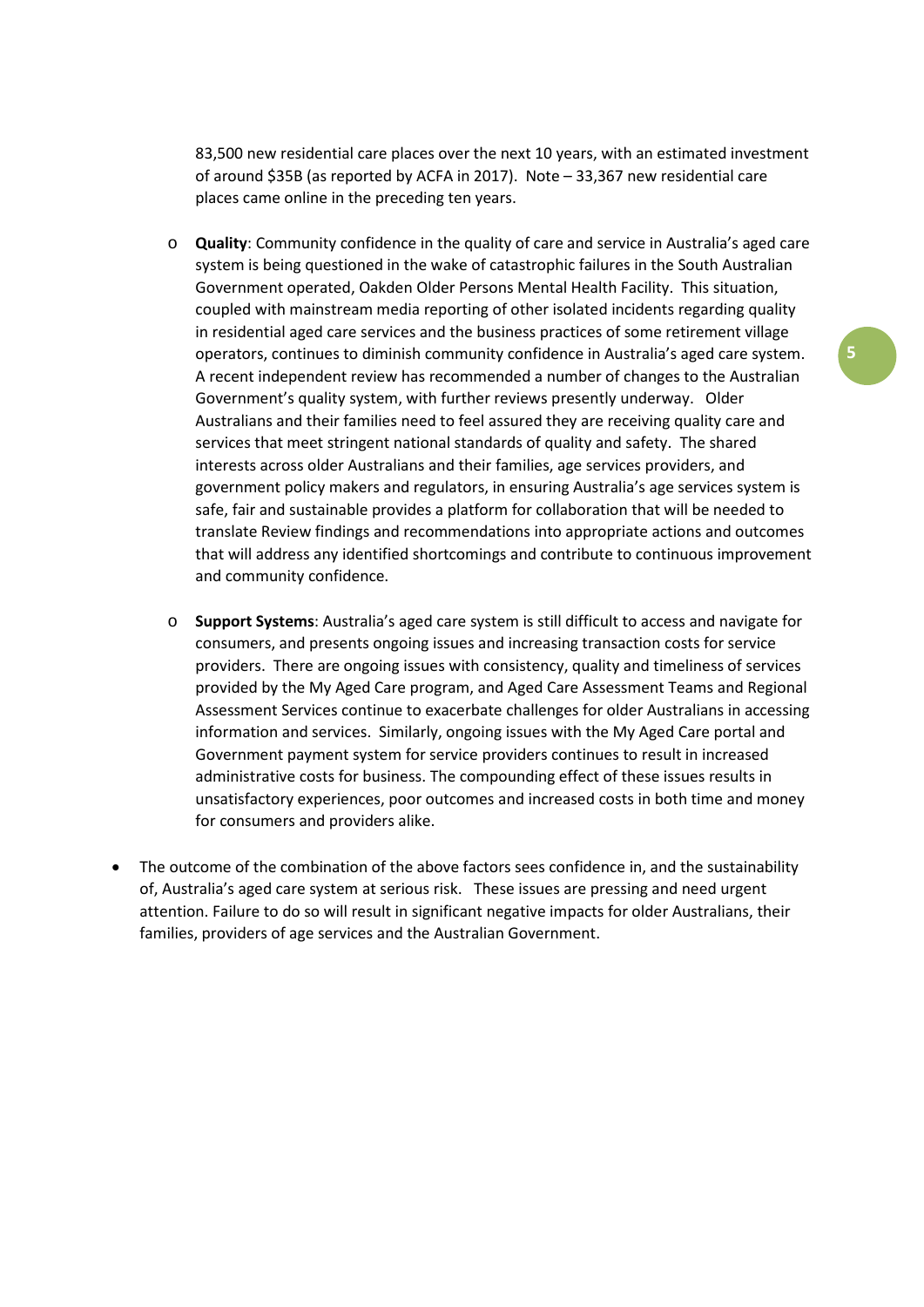## 3. A Reasonable Government response – 2018/19 Budget

- 21<sup>st</sup> Century Australia needs a high performing, respected and sustainable age services industry, delivering accessible, affordable, quality care and services for older Australians – now and into the future. An age services system that enables and supports older Australians to live the life they want, with dignity and choice.
- To realise this vision, drawing on recommendations from recent Reviews and Inquiries into elements of the aged care system, as well as feedback from consumers and service providers, LASA recommends to Members of the Australian Parliament the following 2018-19 Budget Initiatives. Note – initiatives consistent with Tune Review recommendations are identified as Tune #XX)

#### *1. ACCESS TO SERVICES*

- a. Increase the number of Home Care Packages (HCPs) in the system to meet demand by:
	- i. Exploring recouping unspent funds in existing Home Care Packages (LASA estimates this to be between \$200 and \$350 million) and redirecting this money to create possibly up to 4,000 new Level 3 and 4, 000 new level 4 packages (funded from existing budget allocation)
	- ii. Assessing whether there is an opportunity to better direct funds to those most in need through limiting the time for a reassessment when a package is not activated to 56 days, not 56 days and a further extension of 28 days
	- ii. Creating additional new Level Three and Level Four HCPs in response to priority demand on the national queue (every \$100 million per annum injection would purchase 1,150 Level 3 and 1,150 level 4 packages).
- b. Improving access to other age services by:
	- i. Better supporting care transitions for older Australians, including reablement supports (\$20 million per annum)
	- ii. Ensuring appropriate residential respite care (Tune #8) for older Australians and their carers (\$20 million per annum)
	- iii. Providing better palliative care support, at home and in residential care, to older Australians and their families (\$20-\$40 million per annum)
	- iv. Addressing My Aged Care system issues experienced by consumers and providers, with prioritisation of Department of Human Services and Department of Health system upgrade requirements over the forward estimates period (\$10 million per annum for 4 years).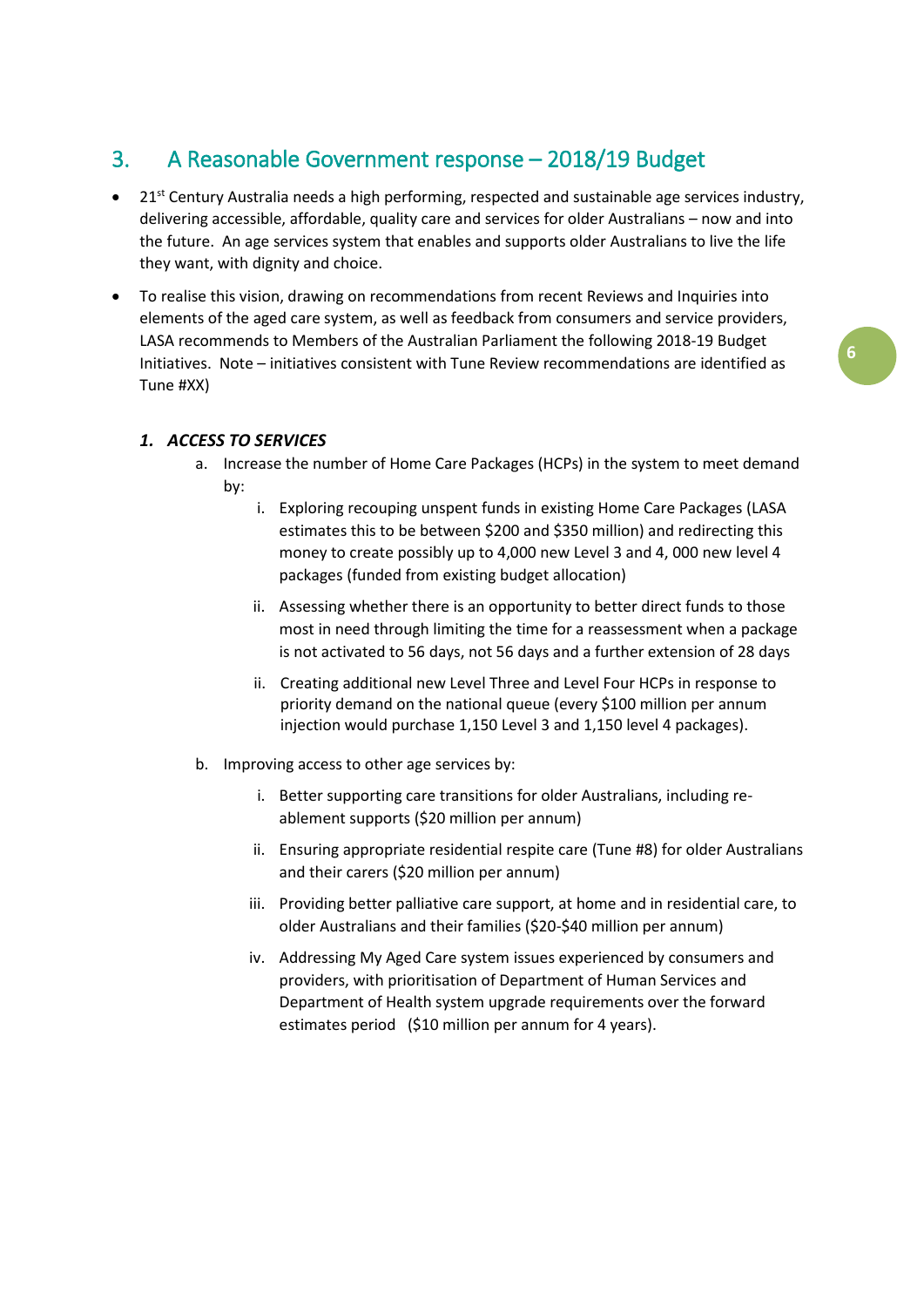#### *2. FUNDING OF SERVICES*

- a. Promote greater equity and increase consumer contributions (at no cost to Government) by:
	- i. adjusting upwards the current threshold value (\$162 K) of the family home in residential aged care means testing calculations (Tune #13)
	- ii. increasing the annual fee cap for home care package income tested care fees (e.g. to \$20,000 per annum), reviewing annual caps for means tested fees in residential care and abolishing lifetime caps for these fees in both home care and residential aged care (Tune #15)
	- iii. allowing residential care providers to charge a higher basic daily fee to nonlow means residents (Tune #14 (b)<sup>2</sup>)
	- iv. introducing mandatory consumer contributions for Commonwealth Home Support Program services – commensurate with an individual's financial means (Tune #16)
	- v. increasing the maximum accommodation (bond) payment to \$750 K (or equivalent daily payment) and implementing an automatic link between future maximum accommodation payment levels and median house prices, with possible adjustments to this for regional areas where local property values may not reflect the level of investment required (Tune #19).
- b. Stabilise Residential Care business viability and industry investment confidence through:
	- i. Providing full indexation in 2018-19 to the Complex Health Care domain of ACFI (not the announced halving of indexation)
	- ii. Ensuring that Commonwealth Own Purpose Expenses (COPE) indexation for 2018-19 takes into account the real cost drivers for aged care providers, in particular, the higher 3.3% wage increase from the national wage case in June 2017
	- iii. Reversing the 2015 cut to Complex Care Needs funding including for people with dementia (\$20 million per annum)
	- iv. Supporting the viability of remote operators (\$20 million + per annum<sup>[3](#page-6-1)</sup> should be targeted at remote operators with large revenue gaps between the basic daily fee and the actual everyday living costs).

<span id="page-6-0"></span> $2$  Tune 14 (b): Allow providers to charge a higher basic daily fee to non-low means residents, with amounts over \$100 to be approved by the Aged Care Pricing Commissioner

<span id="page-6-1"></span> $3$  Note that Stewart Brown has modelled that there are 1,685 remote places (including places for Aboriginal people and excluding MPS). To cut their higher gap between daily fees and actual costs to that of the average gap for all operators would cost \$13.1 million per annum. This is a very partial response as it does not close the full revenue gap for remote operators or respond to the revenue gap for other operators at all.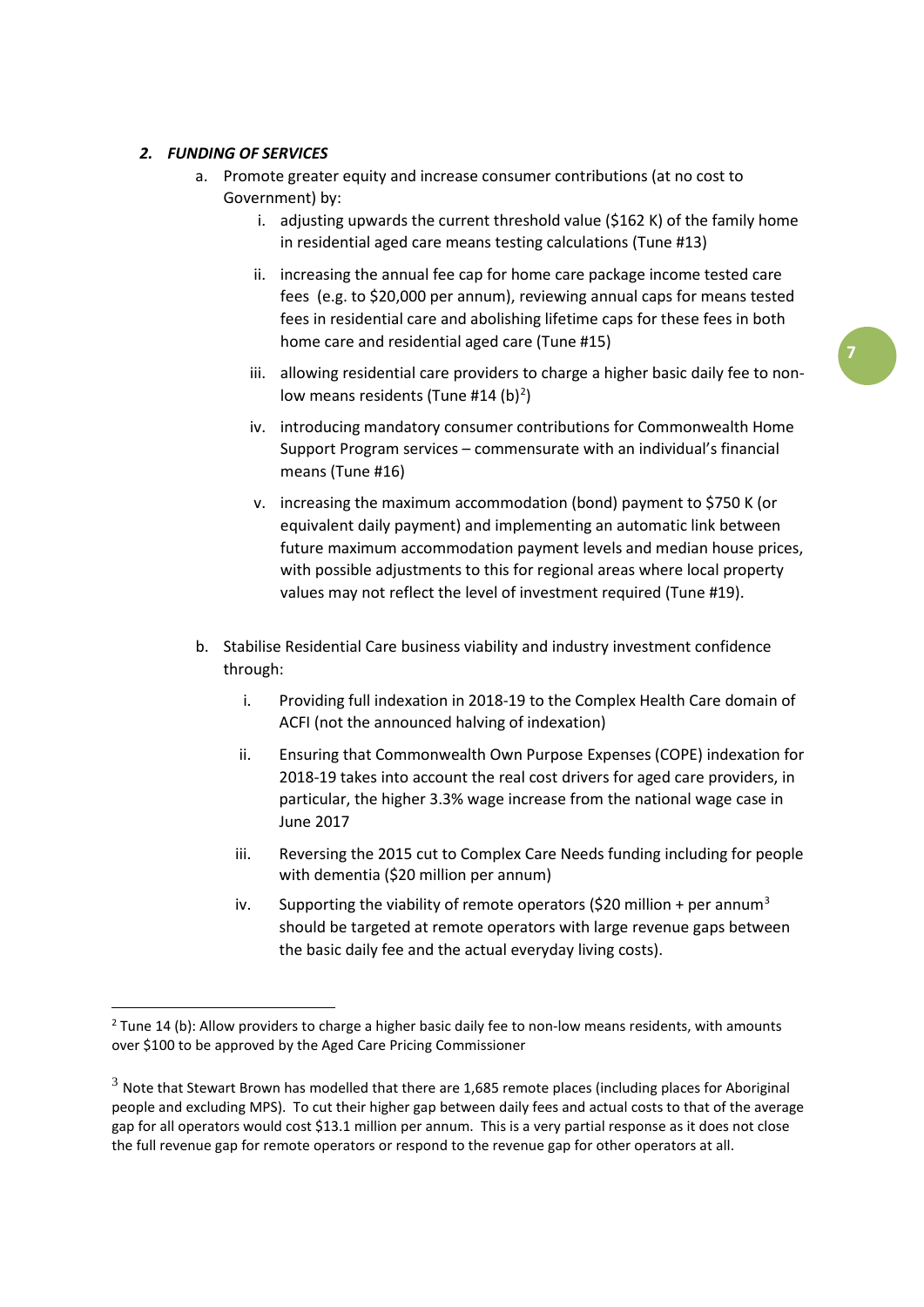#### *3. QUALITY OF SERVICES*

- a. Respond to the growing and changing care and support needs of older Australians by:
	- i. Improving pain management programs in residential aged care (\$10 million per annum)
	- ii. Supporting re-ablement focused exercise and other complementary therapies (\$10 million per annum)
	- iii. Reducing avoidable hospital presentations from residential aged care facilities through tele-health and other on-site supports, and trialling innovative, primary/acute/aged care collaboration and funding models (\$25 million per annum).
- b. Supporting industry to respond to changes in the Australian aged quality system, including Carnell-Paterson inquiry recommendations and implementation of the Single Aged Care Quality Framework (\$7.5 million per annum)

#### *4. DELIVERY OF SERVICES (WORKFORCE)*

- a. Building on the recommendations of the Senate Inquiry into the Aged Care Sector Workforce, and anticipating possible outcomes from the work currently underway by the Aged Care Workforce Taskforce, the Government should support the attraction, retention, and development of Australia's aged care workforce by:
	- i. Allocating initial funding to address actions/initiatives recommended by the Aged Care Workforce Taskforce (\$20 million in 2018-19 with later review for the forward estimate years)
	- ii. Enhancing skills and expertise of existing aged care workforce through a revitalised Aged Care Workforce Vocational Education and Training Program (\$10 million per annum)
	- iii. Fund a collaborative pilot program to train 40 previous informal carers in a Certificate III Individual Support to support them to re-enter the workforce in aged care. (\$250 K in 2018-19 including for evaluation with possible expansion over the forward estimate years).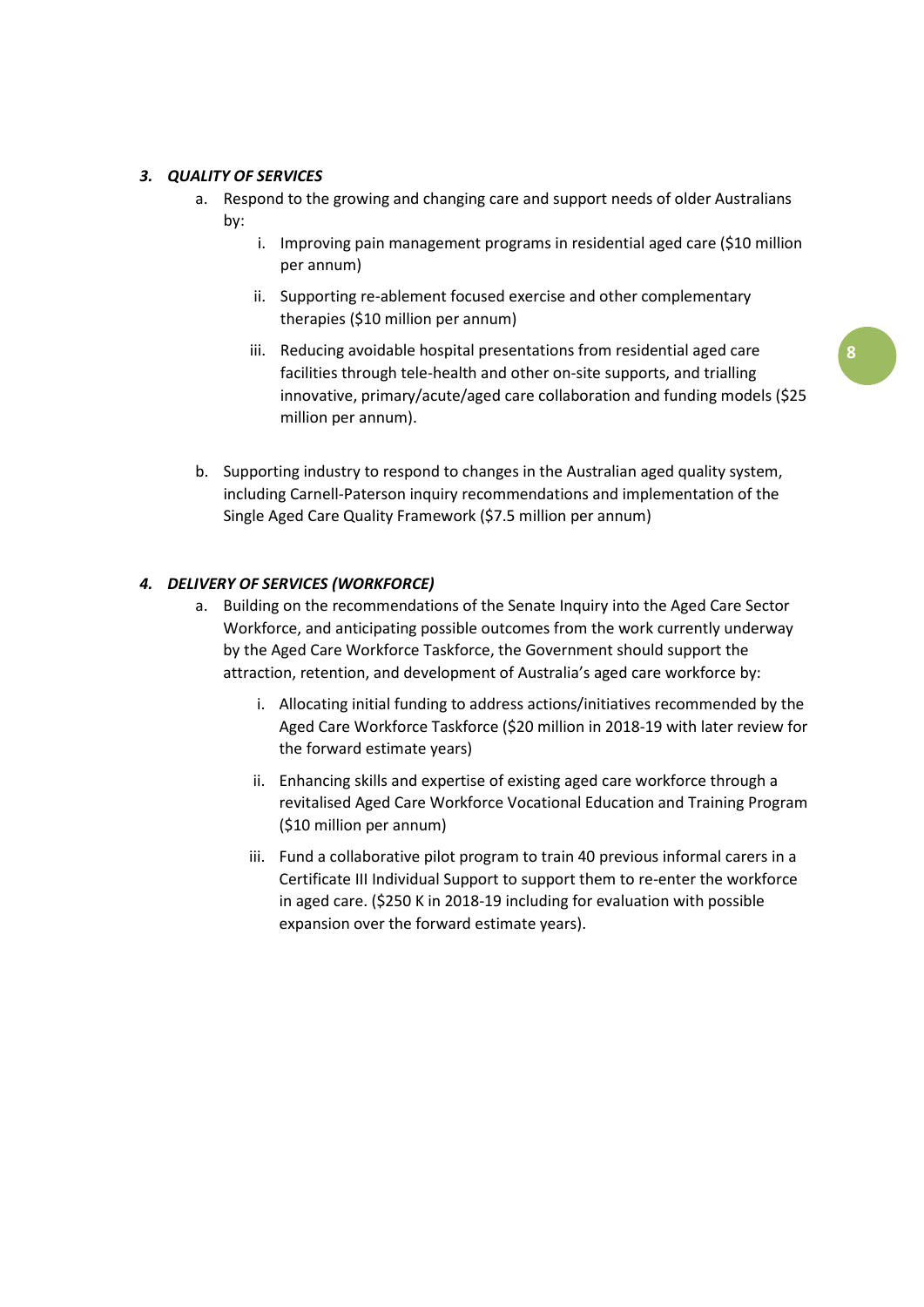## 4. 2018-19 and beyond

- The measures outlined above provide an urgent, short term, response to the pressing issues in Australia's aged care system. Beyond this, further work is needed to address fundamental system issues, manage community expectations and bring stability and sustainability to the age services industry. To achieve this, two major activities are proposed. These being:
	- o **National Conversation on Ageing in Australia**: The issues of ageing and aged care in Australia are of national importance. Notwithstanding this, they present numerous issues and challenges (e.g. ageism, elder abuse, access to services, changing consumer expectations, funding of services, etc.). A 'national conversation' engaging the Australian community is needed to discuss key issues, manage expectations, and reach agreement on how Australia can best enable and support the growing number of older Australians to age well, continue to contribute our society and economy, and be appropriately cared for and supported. The starting point for this national conversation is an 'Ageing in Australia' Summit to be convened in 2018 (\$400 K). This invitation-only Summit would bring together up to 100 leading experts, practitioners and stakeholders to agree key issues and co-design an 'Ageing in Australia' national engagement program. The program would be further developed and costed for delivery in 2019-20.

This Summit could be announced in the Budget Speech following reference to some of the urgent drivers for reform.

o **Age Services Sustainable Funding Strategy**: The current aged care funding model in Australia is not sustainable. A national solution to funding the growing cost of aged care in Australia is needed – an age services sustainable funding strategy. The development and design of this strategy requires detailed research, analysis and modelling. Furthermore, funding options for consideration need to include examples from other countries, such as national insurance schemes, taxpayer levies, user-pays models, taxation concessions/supplements, etc. Progressing an effective sustainable funding strategy can only be achieved in collaboration with industry. To progress, an independently facilitated, collaborative funding strategy design process is required. This process would see invited consumer, industry and Government representatives convene and design a process to develop and implement an age services sustainable funding strategy, including research and modelling inputs (\$1 million). The design process and subsequent strategy development would be conducted throughout 2018-19 for implementation in 2019-20 and beyond. The strategy would be consistent with foundation documents including Living Longer, Living Better reforms, the Aged Care Sector Roadmap, the National Aged Care Alliance Blueprint, and recommendations from recently conducted, independent reviews into elements of the age services industry.